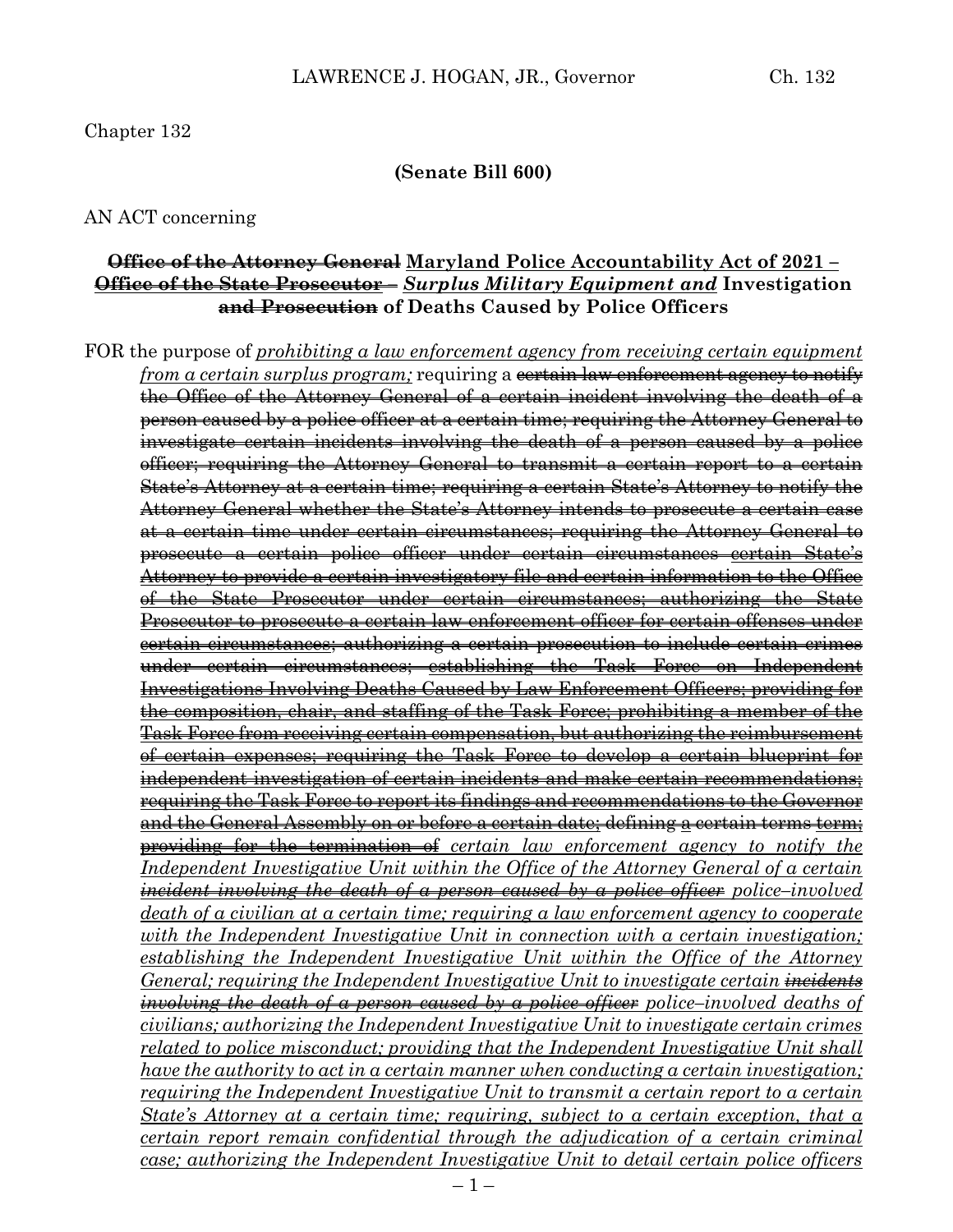and employ certain personnel for a certain purpose; requiring the Governor to *annually include certain funding in the State budget; providing that certain funds shall supplement and may not supplant certain other funding; defining certain terms* a certain provision; and generally relating to the Office of the Attorney General State Prosecutor. *surplus military equipment and investigation of deaths caused by police officers.*

*BY repealing and reenacting, with amendments, Article – Public Safety Section 3–521 Annotated Code of Maryland (2018 Replacement Volume and 2020 Supplement)*

*BY adding to*

*Article – Public Safety Section 3–523 Annotated Code of Maryland (2018 Replacement Volume and 2020 Supplement)*

## BY adding to

Article – Public Safety Section 3–523 Annotated Code of Maryland (2018 Replacement Volume and 2020 Supplement)

BY adding to Article – State Government Section 6–106.2 Annotated Code of Maryland (2014 Replacement Volume and 2020 Supplement)

SECTION 1. BE IT ENACTED BY THE GENERAL ASSEMBLY OF MARYLAND, That the Laws of Maryland read as follows:

## **Article – Public Safety**

#### **3–523.**

**(A) (1) IN THIS SECTION THE FOLLOWING WORDS HAVE THE MEANINGS INDICATED.**

**(2) "LAW ENFORCEMENT AGENCY" HAS THE MEANING STATED IN § 3–201 OF THIS TITLE.**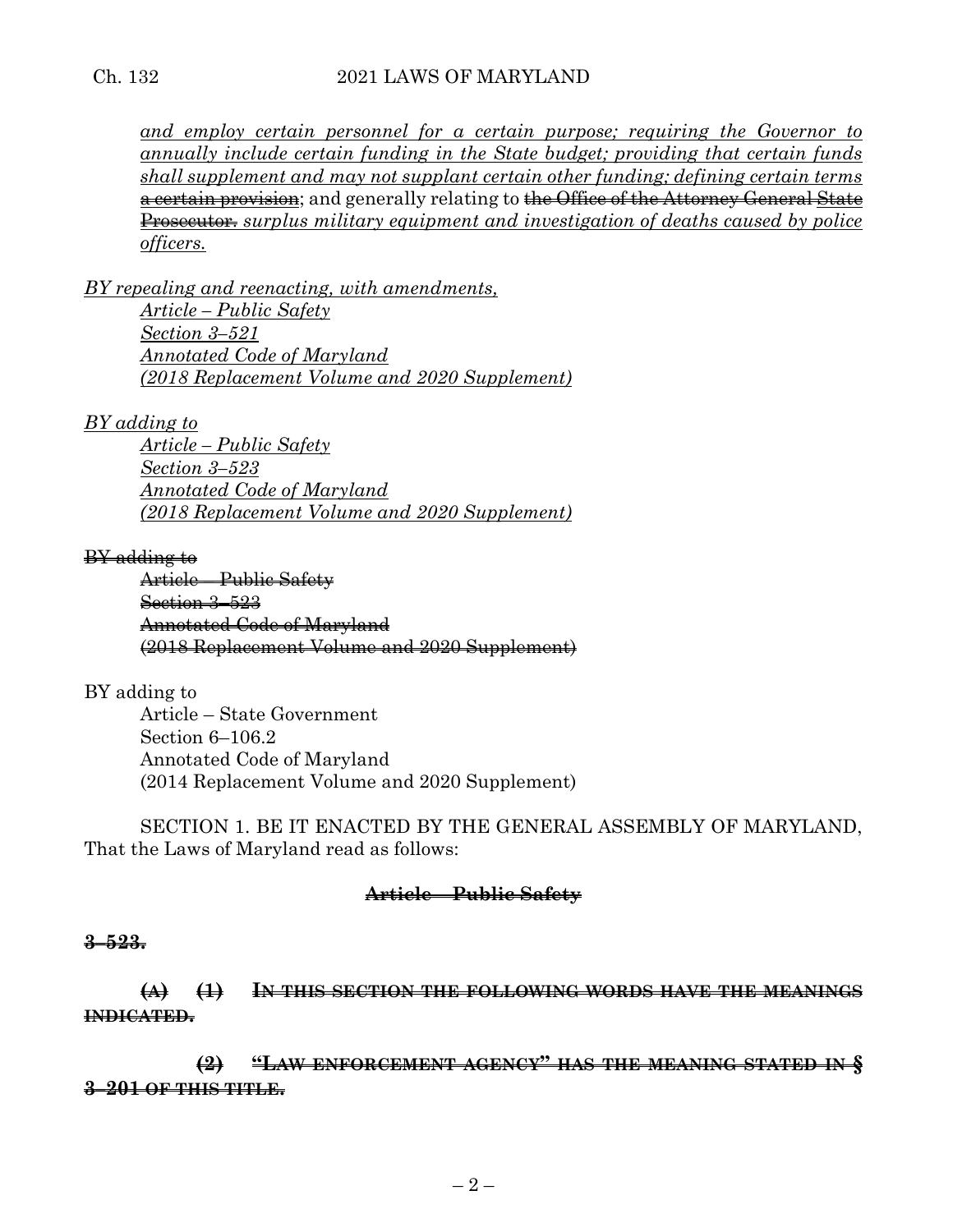## **(3) "POLICE OFFICER" HAS THE MEANING STATED IN § 3–201 OF THIS TITLE.**

**(B) A LAW ENFORCEMENT AGENCY SHALL NOTIFY THE OFFICE OF THE ATTORNEY GENERAL OF ANY ALLEGED OR POTENTIAL INCIDENT INVOLVING THE DEATH OF A PERSON CAUSED BY A POLICE OFFICER AS SOON AS THE LAW ENFORCEMENT AGENCY BECOMES AWARE OF THE INCIDENT.**

# *Article – Public Safety*

*3–521.*

*(a) (1) In this section the following words have the meanings indicated.*

# *(2) "DESTRUCTIVE DEVICE" HAS THE MEANING STATED IN § 4–501 OF THE CRIMINAL LAW ARTICLE.*

*(3) "FIREARM SILENCER" HAS THE MEANING STATED IN § 5–621 OF THE CRIMINAL LAW ARTICLE.*

*[(2)] (4) "Law enforcement agency" has the meaning stated in § 3–201 of this title.*

*[(3)] (5) "Surplus program" means a program operated by the federal government for the transfer of surplus military equipment to a law enforcement agency.*

*(b) On or before February 1 each year, the Department of State Police shall submit a report on the acquisition of equipment by law enforcement agencies through surplus programs within the preceding calendar year to the Governor and, in accordance with § 2–1257 of the State Government Article, the General Assembly.*

*(c) The Department of State Police shall include in a prominent location on its public website a link to the Defense Logistics Agency's report listing excess Department of Defense property transfers to law enforcement agencies through the Law Enforcement Support Office.*

# *(D) A LAW ENFORCEMENT AGENCY MAY NOT RECEIVE THE FOLLOWING EQUIPMENT FROM A SURPLUS PROGRAM:*

- *(1) A WEAPONIZED:*
	- *(I) AIRCRAFT;*
	- *(II) DRONE; OR*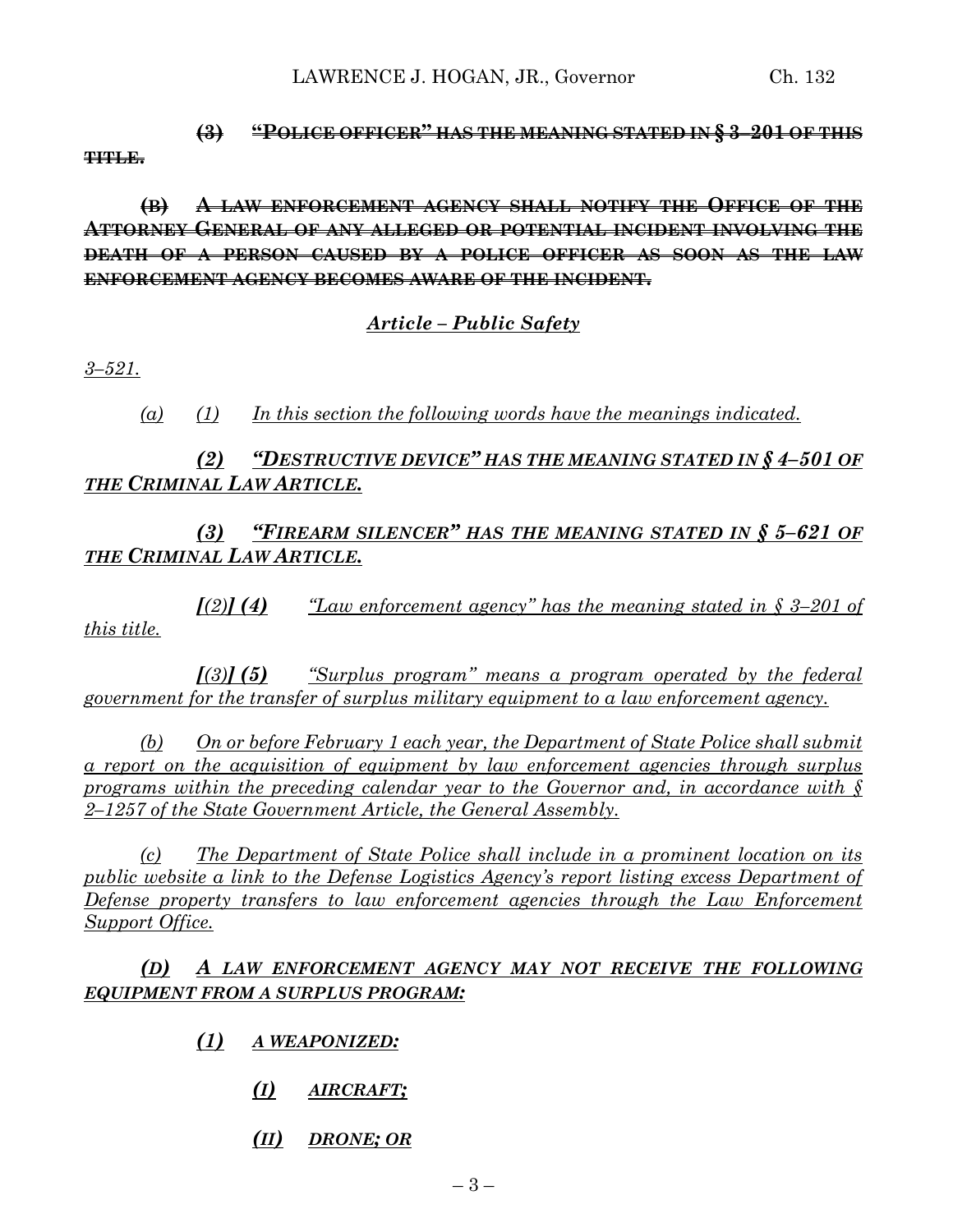*(III) VEHICLE;*

*(2) A DESTRUCTIVE DEVICE;*

*(3) A FIREARM SILENCER; OR*

*(4) A GRENADE LAUNCHER.*

*3–523.*

*(A) (1) IN THIS SECTION THE FOLLOWING WORDS HAVE THE MEANINGS INDICATED.*

*(2) "LAW ENFORCEMENT AGENCY" HAS THE MEANING STATED IN § 3–201 OF THIS TITLE.*

*(3) "POLICE OFFICER" HAS THE MEANING STATED IN § 3–201 OF THIS TITLE.*

*(B) A LAW ENFORCEMENT AGENCY SHALL NOTIFY THE INDEPENDENT INVESTIGATIVE UNIT WITHIN THE OFFICE OF THE ATTORNEY GENERAL OF ANY ALLEGED OR POTENTIAL INCIDENT INVOLVING THE DEATH OF A PERSON CAUSED BY A POLICE OFFICER POLICE–INVOLVED DEATH OF A CIVILIAN AS SOON AS THE LAW ENFORCEMENT AGENCY BECOMES AWARE OF THE INCIDENT.*

*(C) A LAW ENFORCEMENT AGENCY SHALL COOPERATE WITH THE INDEPENDENT INVESTIGATIVE UNIT IN CONNECTION WITH THE INVESTIGATION OF AN A INCIDENT INVOLVING THE DEATH OF A PERSON CAUSED BY A POLICE OFFICER POLICE–INVOLVED DEATH OF A CIVILIAN.*

**Article – State Government**

**6–106.2.**

**(A) IN THIS SECTION, "POLICE OFFICER" HAS THE MEANING STATED IN § 3–201 OF THE PUBLIC SAFETY ARTICLE.**

**(B) THE ATTORNEY GENERAL SHALL INVESTIGATE ALL ALLEGED OR POTENTIAL INCIDENTS INVOLVING THE DEATH OF A PERSON CAUSED BY A POLICE OFFICER.**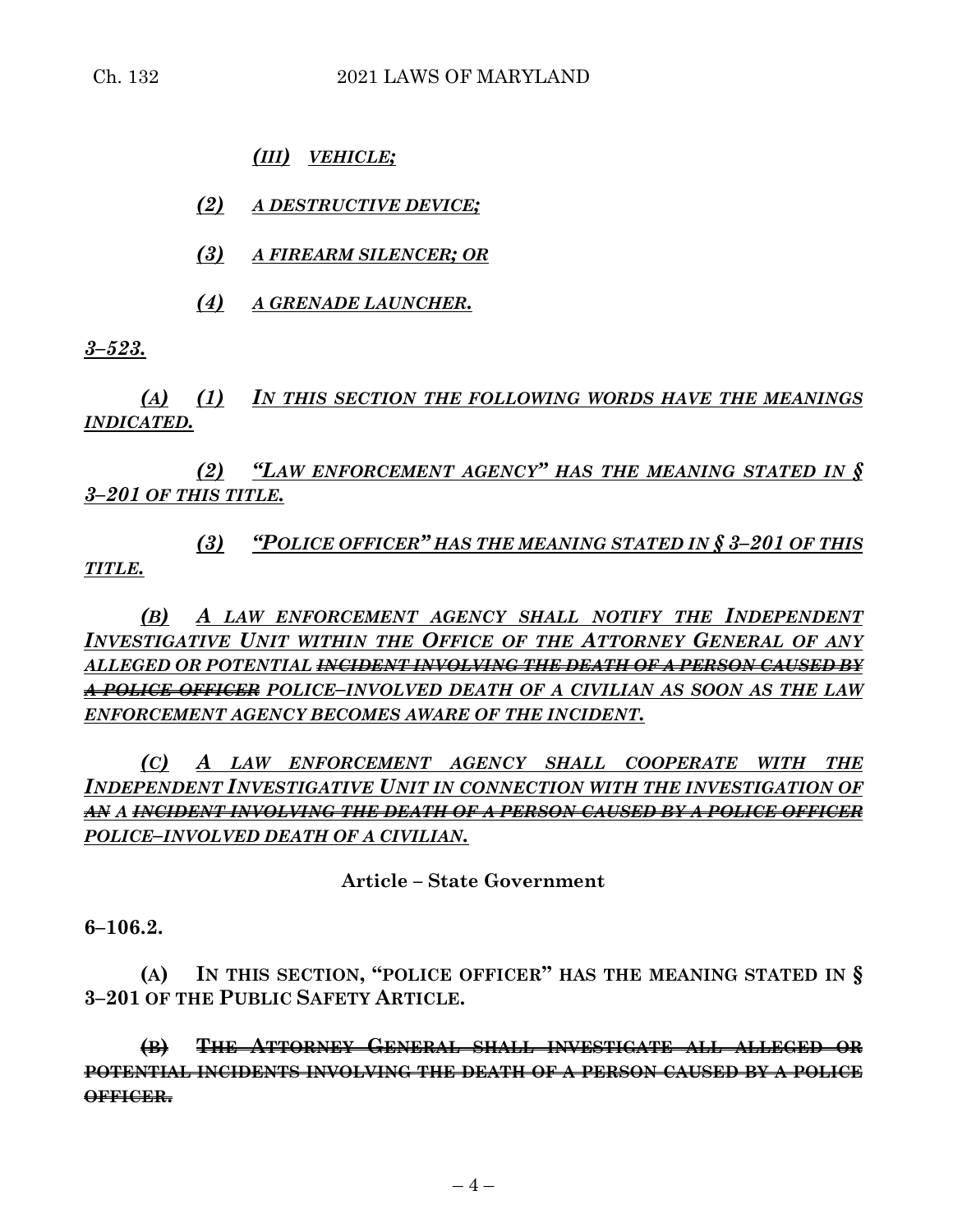**(C) (1) WITHIN 15 DAYS AFTER COMPLETING AN INVESTIGATION REQUIRED UNDER SUBSECTION (B) OF THIS SECTION, THE ATTORNEY GENERAL SHALL TRANSMIT A CONFIDENTIAL REPORT TO THE STATE'S ATTORNEY OF THE COUNTY THAT HAS JURISDICTION TO PROSECUTE THE MATTER THAT:**

- **(I) CONTAINS DETAILED INVESTIGATIVE FINDINGS; AND**
- **(II) INDICATES THAT:**

**1. THE ATTORNEY GENERAL FINDS THAT A CRIME HAS OCCURRED AND THAT PROSECUTION OF THE MATTER IS RECOMMENDED;**

**2. THE ATTORNEY GENERAL FINDS THAT A CRIME HAS** 

**NOT OCCURRED; OR** 

**3. THE ATTORNEY GENERAL DOES NOT RECOMMEND** 

**PROSECUTION.**

*(B) THERE IS AN INDEPENDENT INVESTIGATIVE UNIT WITHIN THE OFFICE OF THE ATTORNEY GENERAL.*

*(C) (1) THE INDEPENDENT INVESTIGATIVE UNIT SHALL INVESTIGATE ALL ALLEGED OR POTENTIAL INCIDENTS INVOLVING THE DEATH OF A PERSON CAUSED BY A POLICE OFFICER. POLICE–INVOLVED DEATHS OF CIVILIANS.*

*(2) THE INDEPENDENT INVESTIGATIVE UNIT MAY INVESTIGATE ANY OTHER CRIMES RELATED TO POLICE MISCONDUCT THAT ARE DISCOVERED DURING AN INVESTIGATION UNDER PARAGRAPH (1) OF THIS SUBSECTION.*

*(D) IN CONDUCTING AN INVESTIGATION UNDER SUBSECTION (C) OF THIS SECTION, THE INDEPENDENT INVESTIGATIVE UNIT MAY ACT WITH THE FULL POWERS, RIGHTS, PRIVILEGES, AND DUTIES OF A STATE'S ATTORNEY, INCLUDING THE USE OF A GRAND JURY IN ANY COUNTY.*

*(D) (E) (1) WITHIN 15 DAYS AFTER COMPLETING AN INVESTIGATION REQUIRED UNDER SUBSECTION (C) OF THIS SECTION, THE INDEPENDENT INVESTIGATIVE UNIT SHALL TRANSMIT A CONFIDENTIAL REPORT CONTAINING DETAILED INVESTIGATIVE FINDINGS TO THE STATE'S ATTORNEY OF THE COUNTY THAT HAS JURISDICTION TO PROSECUTE THE MATTER THAT:.*

*(1) CONTAINS DETAILED INVESTIGATIVE FINDINGS; AND*

*(2) INDICATES THAT:*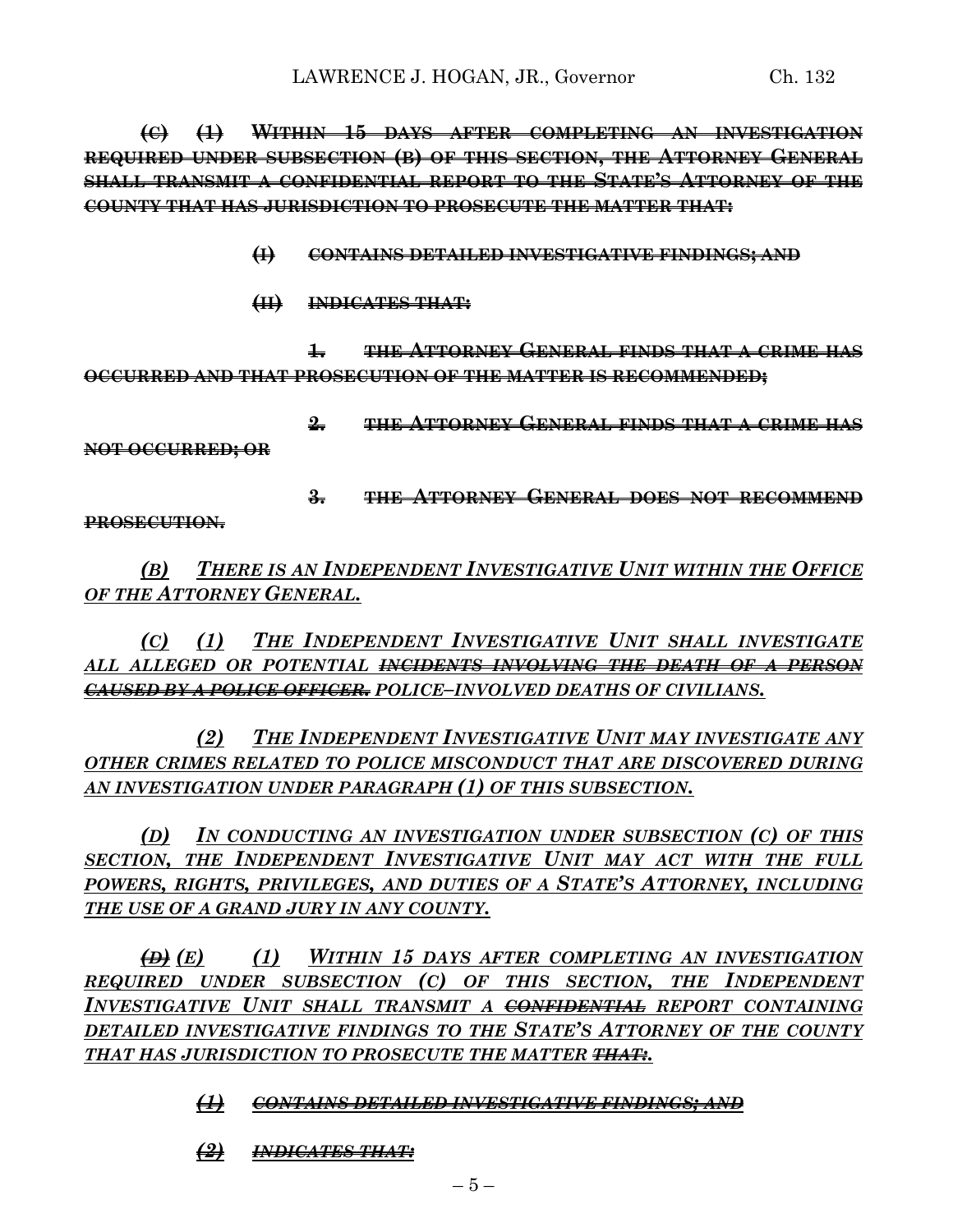*(I) THE INDEPENDENT INVESTIGATIVE UNIT FINDS THAT A CRIME HAS BEEN COMMITTED AND THAT PROSECUTION OF THE MATTER IS RECOMMENDED;*

*(II) THE INDEPENDENT INVESTIGATIVE UNIT FINDS THAT A CRIME HAS NOT BEEN COMMITTED; OR*

*(III) THE INDEPENDENT INVESTIGATIVE UNIT DOES NOT RECOMMEND PROSECUTION.*

*(2) EXCEPT AS OTHERWISE PROVIDED BY LAW, THE REPORT UNDER THIS SUBSECTION SHALL REMAIN CONFIDENTIAL THROUGH ADJUDICATION OF ANY ASSOCIATED CRIMINAL CASE AT THE TRIAL COURT LEVEL.*

*(E) (F) TO INVESTIGATE AND ASSIST WITH THE INVESTIGATION OF ALLEGED CRIMINAL OFFENSES COMMITTED BY POLICE OFFICERS, THE INDEPENDENT INVESTIGATIVE UNIT MAY:*

*(1) DETAIL ONE OR MORE POLICE OFFICERS EMPLOYED BY THE DEPARTMENT OF STATE POLICE; AND*

*(2) EMPLOY OTHER CIVILIAN PERSONNEL AS NEEDED.*

*(F) (G) (1) THE GOVERNOR ANNUALLY SHALL INCLUDE FUNDING IN THE STATE BUDGET SUFFICIENT TO PROVIDE FOR THE FULL AND PROPER OPERATION OF THE INDEPENDENT INVESTIGATIVE UNIT.*

*(2) FUNDS PROVIDED IN ACCORDANCE WITH THIS SUBSECTION SHALL SUPPLEMENT AND MAY NOT SUPPLANT ANY OTHER FUNDING PROVIDED TO THE INDEPENDENT INVESTIGATIVE UNIT.*

**(2) (I) IF THE ATTORNEY GENERAL RECOMMENDS PROSECUTION OF THE POLICE OFFICER FOR A VIOLATION OF TITLE 2 OF THE CRIMINAL LAW ARTICLE, WITHIN 45 DAYS OF RECEIVING THE REPORT UNDER THIS SUBSECTION, THE STATE'S ATTORNEY SHALL NOTIFY THE ATTORNEY GENERAL WHETHER THE STATE'S ATTORNEY INTENDS TO PROSECUTE THE CASE.**

**(II) IF THE ATTORNEY GENERAL RECOMMENDS PROSECUTION AND THE STATE'S ATTORNEY DECLINES TO PROSECUTE THE CASE OR FAILS TO NOTIFY THE ATTORNEY GENERAL AS REQUIRED UNDER SUBPARAGRAPH (I) OF THIS PARAGRAPH, THE ATTORNEY GENERAL SHALL PROSECUTE THE POLICE OFFICER.**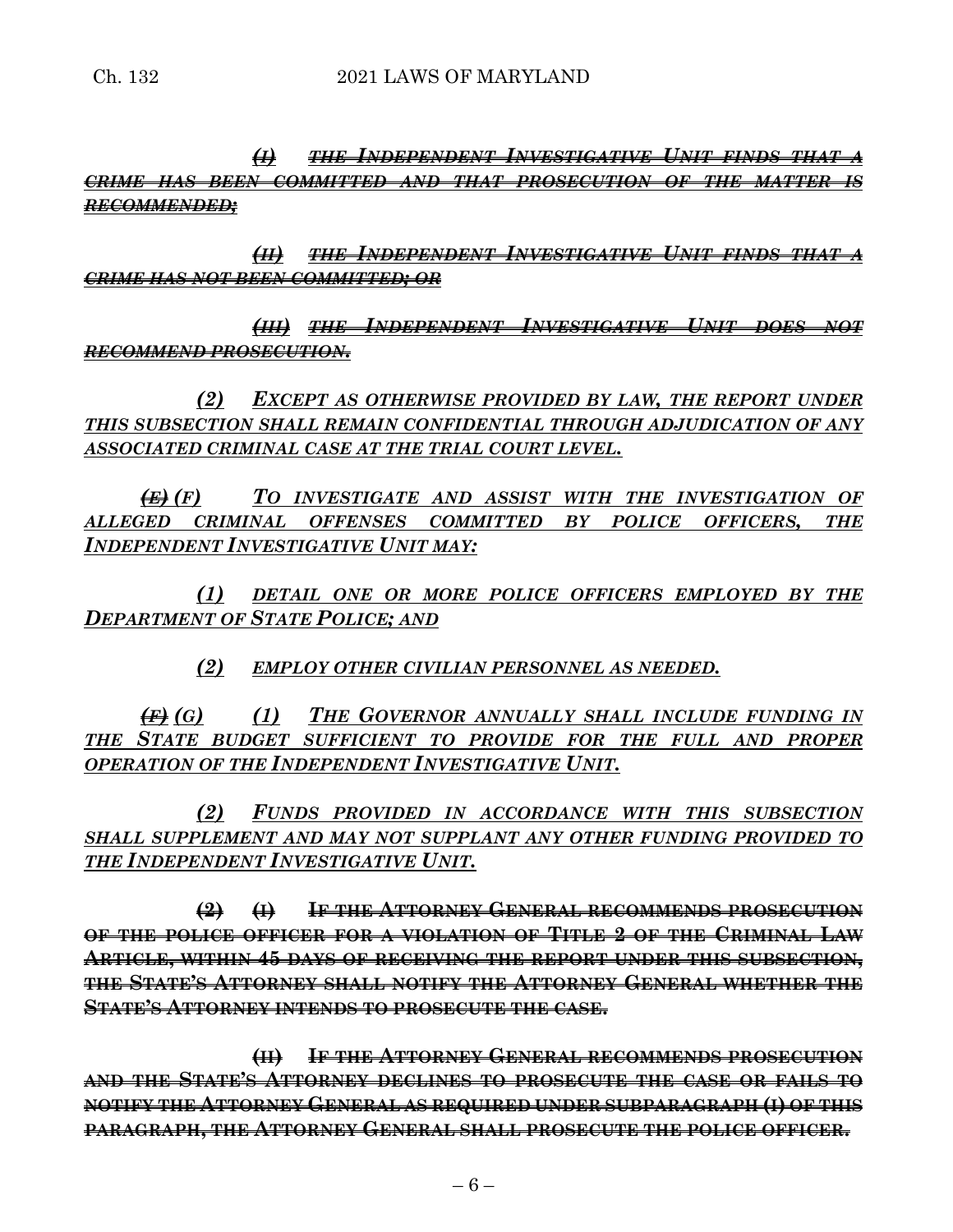**(B) FOR EACH POTENTIAL INCIDENT INVOLVING THE DEATH OF A PERSON CAUSED BY A POLICE OFFICER, THE STATE'S ATTORNEY HAVING JURISDICTION TO PROSECUTE THE MATTER SHALL TRANSMIT A COPY OF THE INVESTIGATORY FILE AND ANY OTHER RELEVANT INFORMATION TO THE OFFICE OF THE STATE PROSECUTOR WITHIN 10 DAYS AFTER THE STATE'S ATTORNEY'S DECISION TO NOT PROSECUTE THE LAW ENFORCEMENT OFFICER FOR A VIOLATION OF TITLE 2 OF THE CRIMINAL LAW ARTICLE.**

**(C) IF, AFTER CONDUCTING A REVIEW OF THE INVESTIGATORY FILE AND COMPLETING ANY ADDITIONAL INVESTIGATION, THE STATE PROSECUTOR DETERMINES THAT A PROSECUTION UNDER TITLE 2 OF THE CRIMINAL LAW ARTICLE IS APPROPRIATE, THE STATE PROSECUTOR MAY PROSECUTE THE OFFICER.**

**(D) IF THE ATTORNEY GENERAL STATE PROSECUTOR PROSECUTES A POLICE OFFICER FOR A VIOLATION OF TITLE 2 OF THE CRIMINAL LAW ARTICLE UNDER THIS SECTION, THE PROSECUTION MAY INCLUDE ANY OTHER CRIMES ARISING FROM THE SAME SET OF FACTS AND CIRCUMSTANCES.**

SECTION 2. AND BE IT FURTHER ENACTED, That:

(a) There is a Task Force on Independent Investigations Involving Deaths Caused by Law Enforcement Officers.

(b) The Task Force consists of the following members:

(1) one member of the Senate of Maryland, appointed by the President of the Senate;

 $\left( 2\right)$  one member of the House of Delegates, appointed by the Speaker of the

House;

(3) the Attorney General, or the Attorney General's designee;

(4) the State Prosecutor, or the State Prosecutor's designee;

(5) the President of the Maryland State's Attorneys' Association, or the President's designee; and

(6) the Superintendent of State Police, or the Superintendent's designee.

(c) The Task Force shall elect the chair of the Task Force.